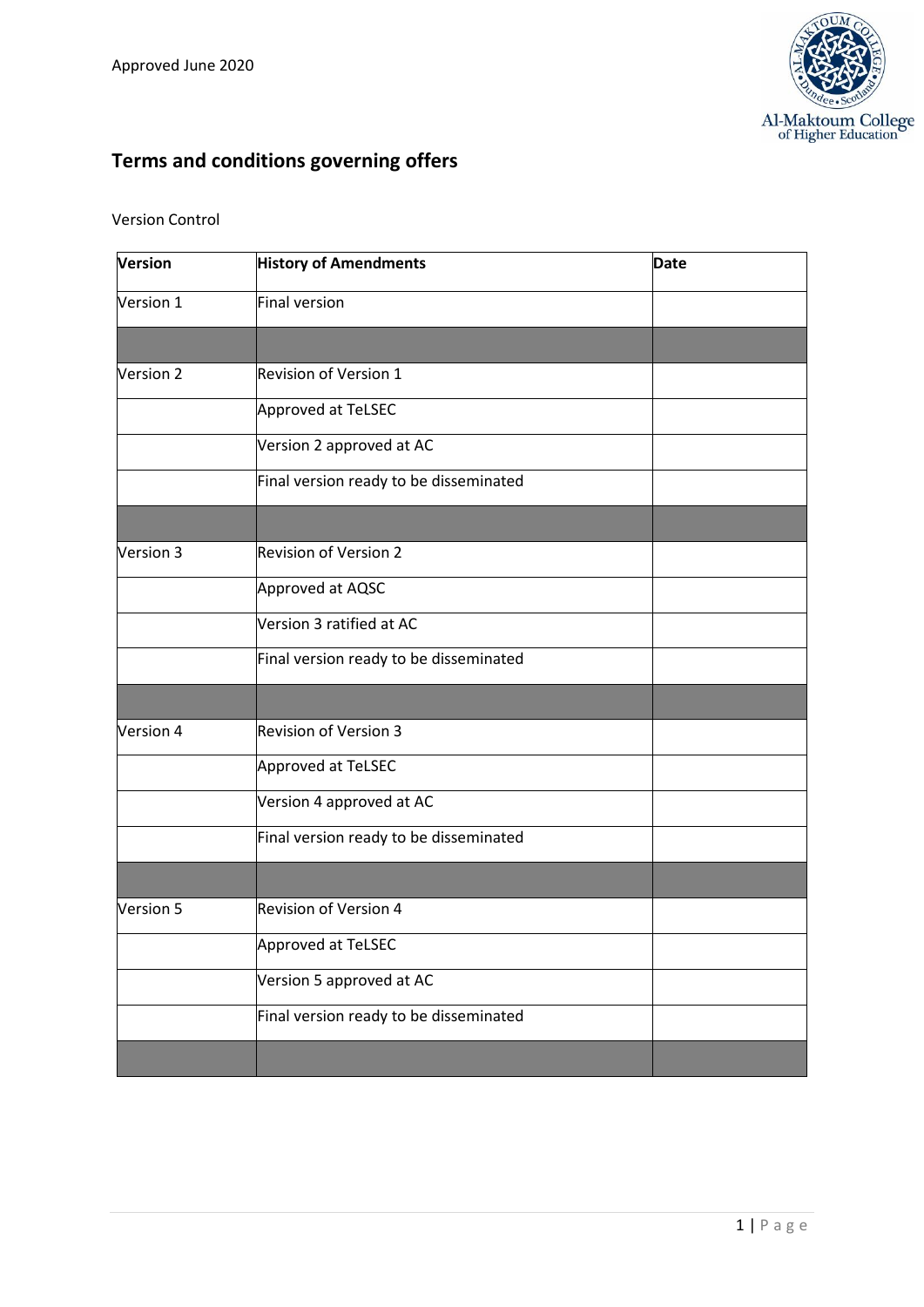If you choose to accept an offer of admission for study at the Al-Maktoum College, acceptance is subject to the following terms and conditions. You should read these carefully before accepting such an offer.

#### **A. General Terms**

1. Any offer of admission for study at the College is made on the understanding that in accepting it you will undertake to observe all policies, procedures and regulations which govern the effective organisation and management of the College and those of the awarding body and to abide by the rules which the College makes for its students. In accepting an offer of admission for study at Al-Maktoum College of Higher Education you are explicitly accepting these terms and conditions and agree to be bound by them.

The College publishes many of its policies online - [www.almcollege.ac.uk](http://www.almcollege.ac.uk/)

2. Any offer of admission is made without prejudice to the right of the College to vary or withdraw it if information comes to the notice of the College (whether relating to events occurring before or after the date of the offer) which could reasonably have influenced the College's decision if known at the time the offer was made. The College reserves the right to withdraw an offer of a place, or terminate a student's enrolment, if it discovers subsequently that a candidate has given false or (or only provided partial) information in their application or has provided false or fraudulent documentation in support of their application.

3. The College reserves the right to withdraw, vary or amend any aspect of an offer of admission if it is found that an error or mistake has been made. In such cases a revised offer of admission will be issued or confirmation that the offer is to be withdrawn made. The College will accept no liability for financial or other loss incurred by the applicant in the event of such an issue arising.

4. Where the offer states that it is conditional upon the recipient demonstrating that they have fulfilled the relevant entry criteria by way of submission of one or more document, the specified offer conditions must be fulfilled in their entirety prior to the start date stated in the offer. Applicants holding a conditional offer should note that their place on the specified course is not confirmed until all offer conditions have been fulfilled to the satisfaction of the College. Conditional offer holders may not register with the College.

5. An offer of admission does not imply that any financial assistance will be available from the College or any other source. Applicants wishing to be considered for a bursary/scholarship should apply separately.

6. Applicants whose native language is not English or, applicants from a country not recognised by the College as being English-speaking, will be required to demonstrate, by way of presenting a valid Secure English Language Test result or certificate, their proficiency in the comprehension and use of English language at or exceeding the standard set by the College for the programme to which an application was made in advance of the commencement of studies. Should an applicant be given permission to defer their studies and in the event of such a deferral their Secure English Language Test result exceeds the two year validity period for such certificates, the applicant will need to arrange a new Secure English Language Test in order to demonstrate that they continue to fulfil the College's entry criteria.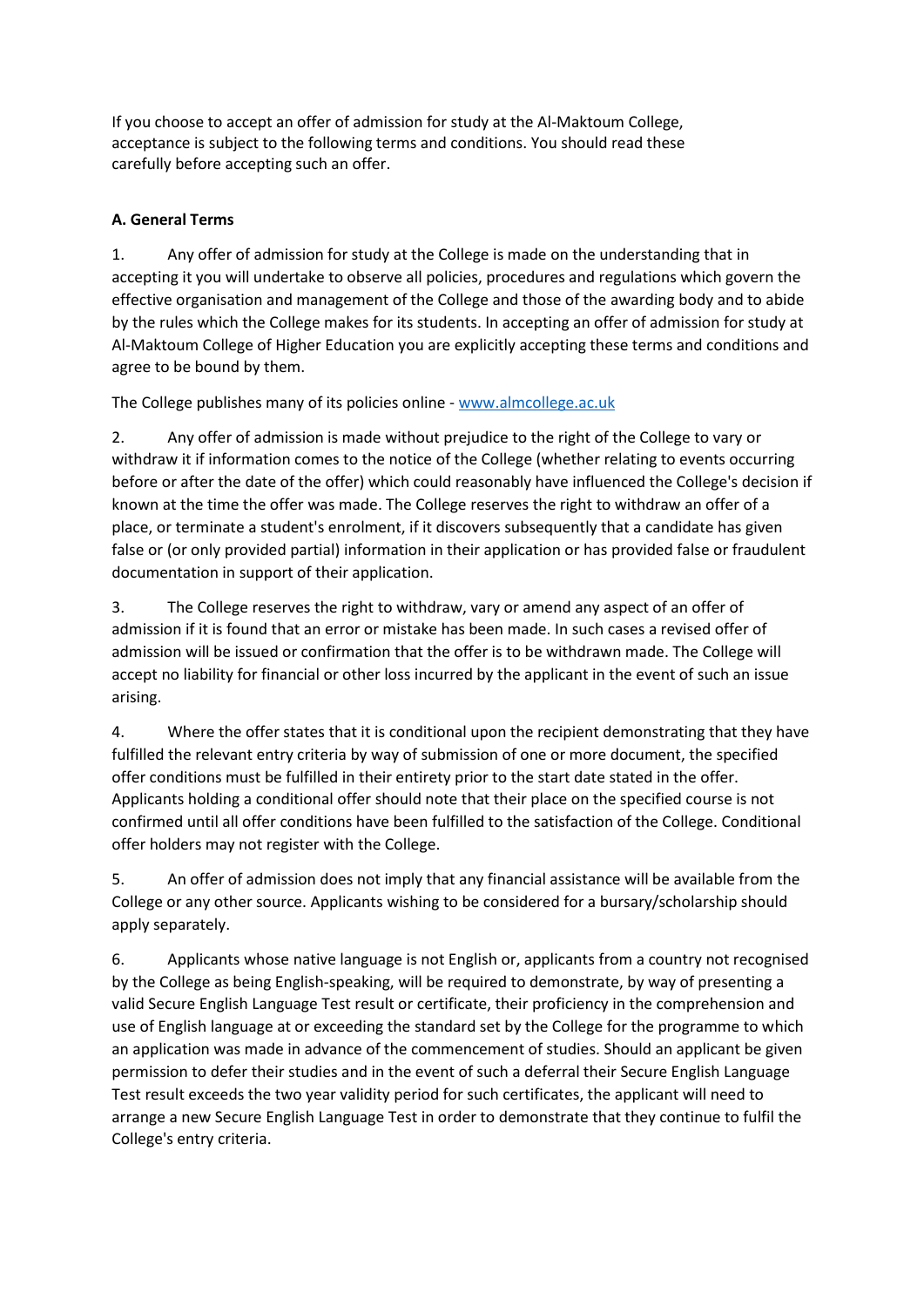7. The College will use all reasonable endeavours to deliver programmes and units in accordance with the descriptions set out on its website. However, the College reserves the right to make variations to the content or availability of programmes and/or units, or to discontinue them as it deems appropriate. Where the College discontinues a programme or unit, it will use its reasonable endeavours to provide an alternative.

8. Where an offer of admission is made for a programme of study which is dependent for its completion on a component provided by or through a party other than the College, the College reserves the right to withdraw the offer of admission should the third party, for whatever reason, be unable to meet its obligation with regard to the programme of study and the College has not been able to make suitable alternative arrangements after having taken reasonable steps to do so.

9. The College cannot accept responsibility, and expressly excludes liability, for loss or damage to applicants' and students' property. This includes such documentation as may be submitted by the applicant in order to secure admission (for example, but not limited to, degree certificates, transcripts and references).

10. It is a condition of all offers of admission for programmes that, where applicable, progress onto a second or subsequent semester is dependent upon satisfactory progress.

11. Students are required to assign their Intellectual Property Rights to Al-Maktoum College of Higher Education for the period of their time as a registered student.

12. Students are expected to conduct themselves at all times in a manner which demonstrates respect for the College, their fellow students and staff. Students are ambassadors for the College, and are expected to behave in a way that enhances the reputation of the College and that is sensitive to our culturally diverse environment. Students are encouraged, with the support of the College, to engage actively in the learning process and to be fully committed to their studies.

13. Students are responsible for informing the College should any of their details change during the course of their registration with the College, up to the point of certification (for all students) and/or departure from the UK (for Tier 4 students).

14. The College reserves the right to amend these terms and conditions without notice.

#### **B. Additional Terms in Respect of Applicants requiring a Visa to Study in the UK (and Further Information for All International Students)**

1. If you require student entry clearance or leave to remain (a 'visa') to study in the UK, failure to take up an accepted offer of a place, or withdrawal from your programme after arrival, is likely to affect your permission to come to or remain in the UK. In order to comply with the UK immigration regulations, the College is required to notify the immigration authorities, where relevant, of nonarrival and of any changes to your registration status.

2. By agreeing to these Terms and Conditions, you are additionally confirming that you are not currently, nor have ever previously been, in the United Kingdom without valid immigration permission. If, at a later date, the College is informed that you have been in the United Kingdom without such valid permission it may be required to inform the immigration authorities and/or withdraw its 'sponsorship' of your application for leave.

3. The College will endeavour to help you in finding the right advice for matters relating to international students. Please contact studentadmin@almcollege.ac.uk for assistance.